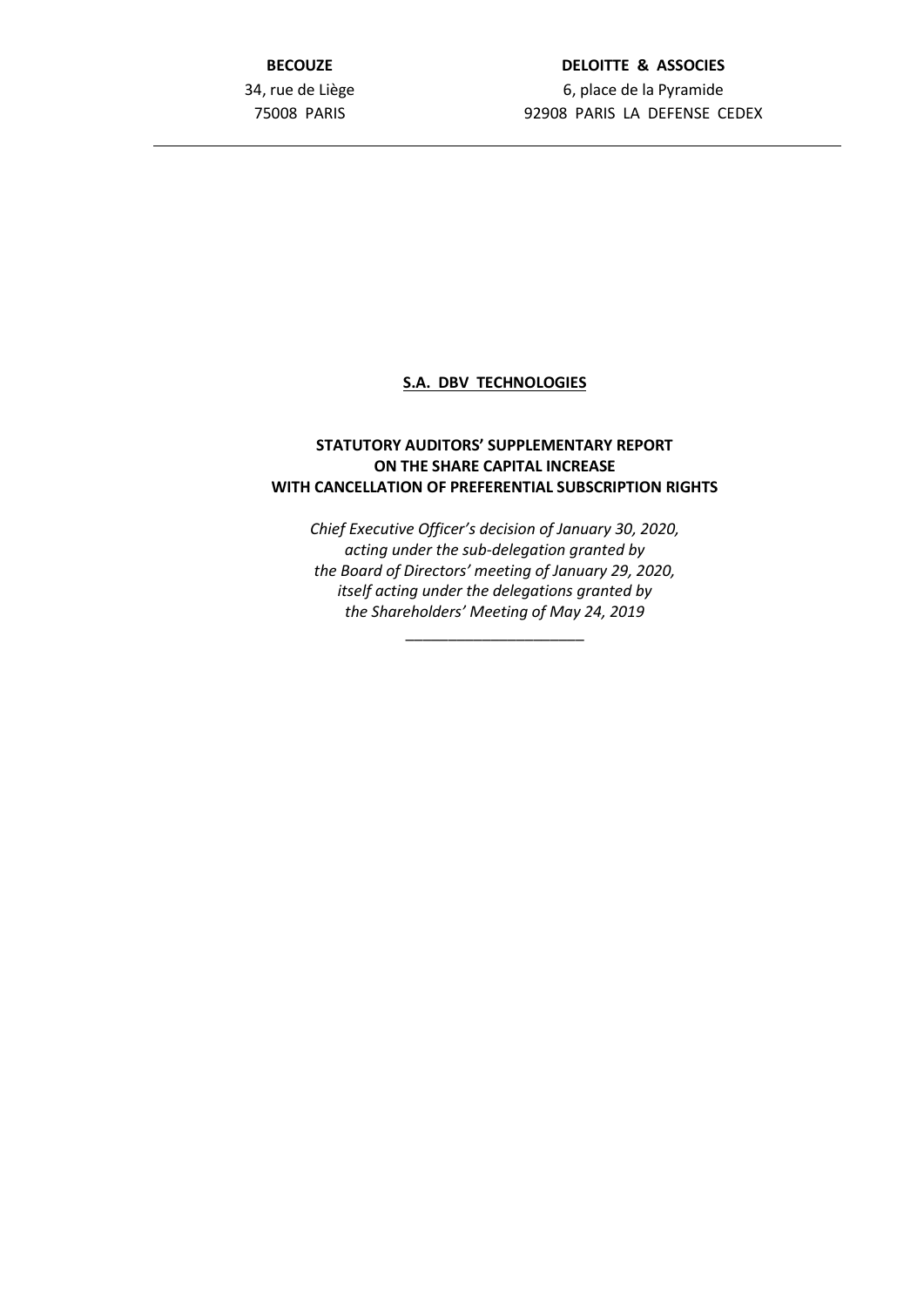## **S.A. DBV TECHNOLOGIES** Adresse : 171-181, avenue Pierre Brossolette 92120 MONTROUGE

\_\_\_\_\_\_\_\_\_\_\_\_\_\_\_

*Statutory auditors' supplementary report on the share capital increase with cancellation of preferential subscription rights*

*Chief Executive Officer's decision of January 30, 2020, acting under the sub-delegation granted by the Board of Directors' meeting of January 29, 2020, itself acting under the delegations granted by the Shareholders' Meeting of May 24, 2019*

*This is a free translation into English of the statutory auditors' report issued in French and is provided solely for the convenience of English speaking readers. This report should be read in conjunction and construed in accordance with French law and professional auditing standards applicable in France.*

To the DBV TECHNOLOGIES Shareholders' Meeting,

In our capacity as Statutory Auditors of your Company and in accordance with Article R.225-116 of the French Commercial Code (*Code de commerce*), we hereby present a report supplementing our report of May 3, 2019 on the share capital increase with cancellation of preferential subscription rights via a public offer, authorized by your Extraordinary Shareholders' Meeting of May 24, 2019.

This Shareholders' Meeting authorized your Board of Directors to decide such a transaction within a period of 26 months and for a maximum par value amount of 30% of the share capital on the date of the Board of Directors' decision to increase the share capital.

On January 30, 2020, your Chief Executive Officer, using this delegation and acting under the subdelegation granted by the Board of Directors, performed a share capital increase for a maximum amount of €750,000.00, through the issue of 7,500,000 ordinary shares, with a par value of €0.10 each and a unit issue premium of €18.53 and set the maximum number of additional shares to be issued in the event of overallotment at 112,500.

It is the responsibility of the Board of Directors to prepare a supplementary report in accordance with Articles R.225-115 and R.225-116 of the French Commercial Code. Our role is to express an opinion on the fair presentation of the quantified information extracted from the interm financial statements, on the proposed cancellation of preferential subscription rights and on certain other information concerning the issue contained in this report.